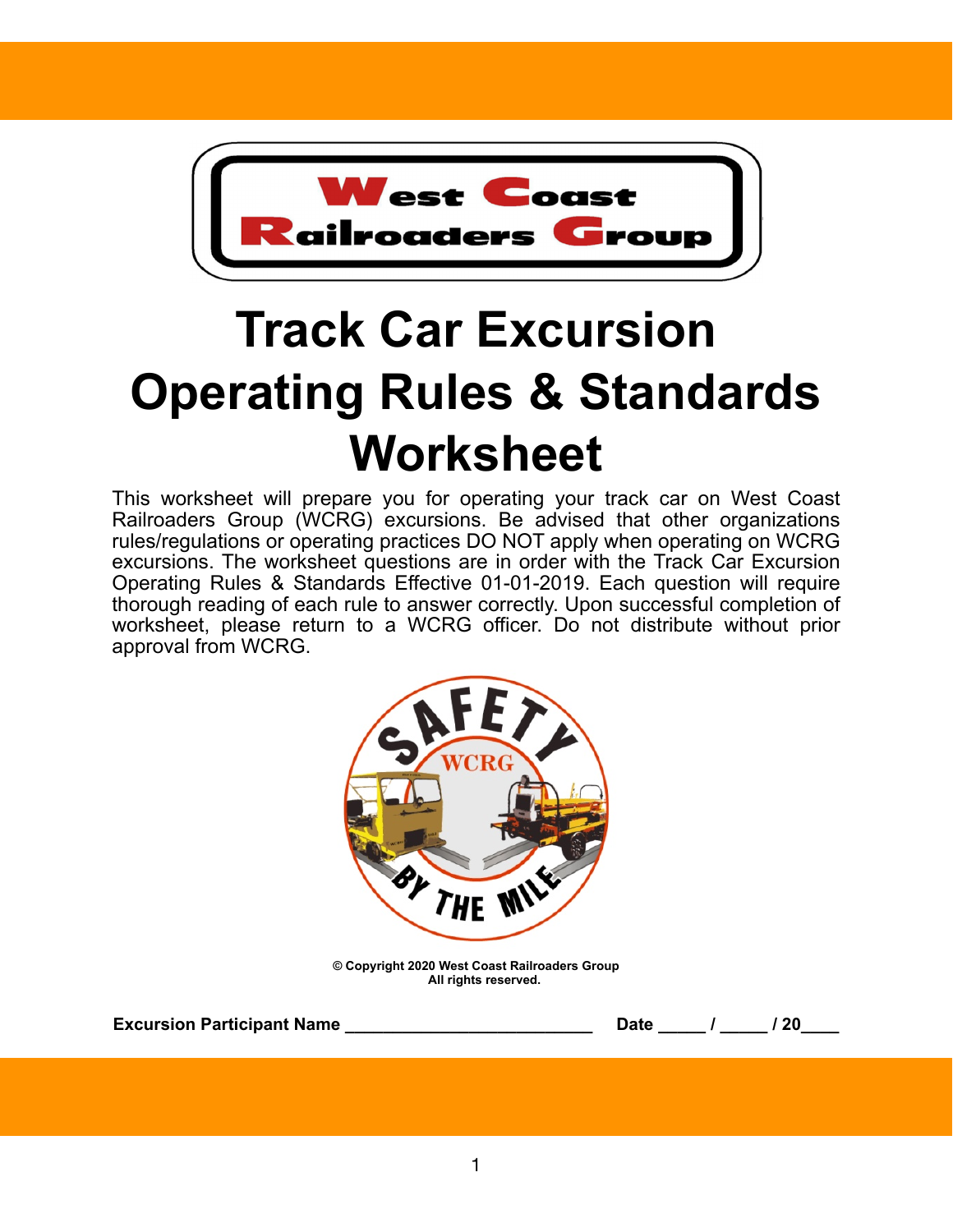- **401. What are the duties of track car excursion participants in regards to rules and regulations?**
- **402. Are gang cars generally allowed on WCRG excursions? Who can authorize such cars to be allowed on WCRG excursions?**
- **403. Who may remove a track car that is non complying or unsafe for use?**
- **404. What are the requirements in regards to operator qualifications?**
- **405. What are the Physical requirements for excursion participants?**
- **406. When must Release of Liability/General Agreements be signed and completed?**
- **407. When must a job briefing be held? Must track car operators have all documents in their possession?**
- **408. Are passengers allowed on excursions? Must you provide the names of passengers? How many days before the excursion?**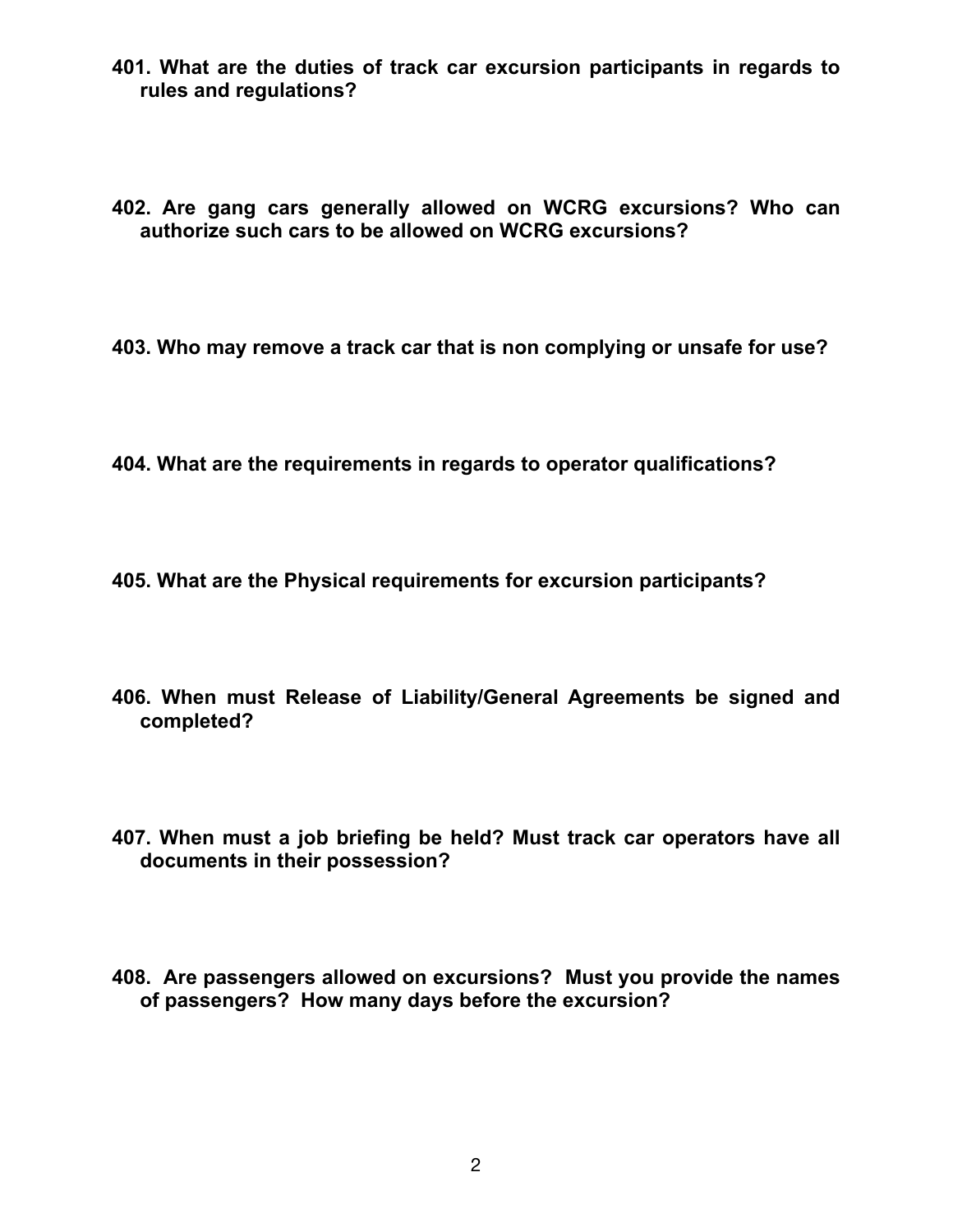**409. Are alcohol or weapons allowed on railroad property?**

- **410. Is smoking allowed on railroad property?**
- **411. When must a personal electronic device be turned off and stowed out of sight?**
- **412. Must track cars be identified by number?**
- **413. What supplies are required of each car?**
- **414. Are track cars required to be equipped with safety glass or plastic type windows?**
- **415. Are spark arresters required?**
- **416. Are track cars required to be equipped with an audible warning device? Are portable air canister horns acceptable?**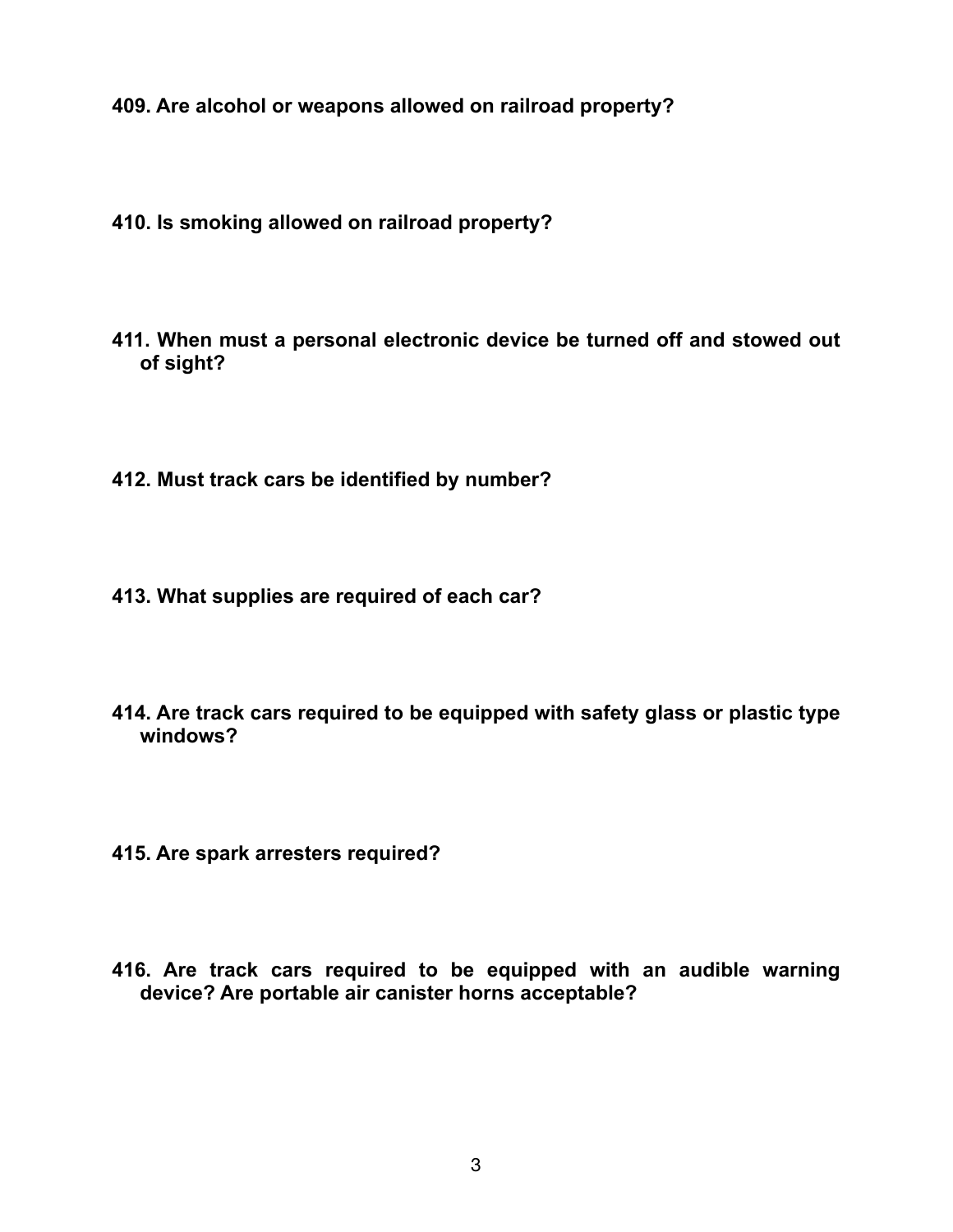- **417. Are track cars required to be equipped with stoplights/brakelights?**
- **418. Are track cars required to be radio equipped? What are the channel requirements?**
- **419. What are the requirements for unloading track cars from highway trailers?**
- **420. What are the proper procedures for fueling track cars? Can spare fuel be carried on each track car?**
- **421. Are excursion participants allowed to get on or off a moving track car?**
- **422. Your passenger has dropped an item from your car. Can you stop to pick it up? Who should you contact regarding the item?**
- **423. What are the inspection requirements of privately owned track cars?**
- **424. Are track cars required to shunt track circuits for automatic warning device activation?**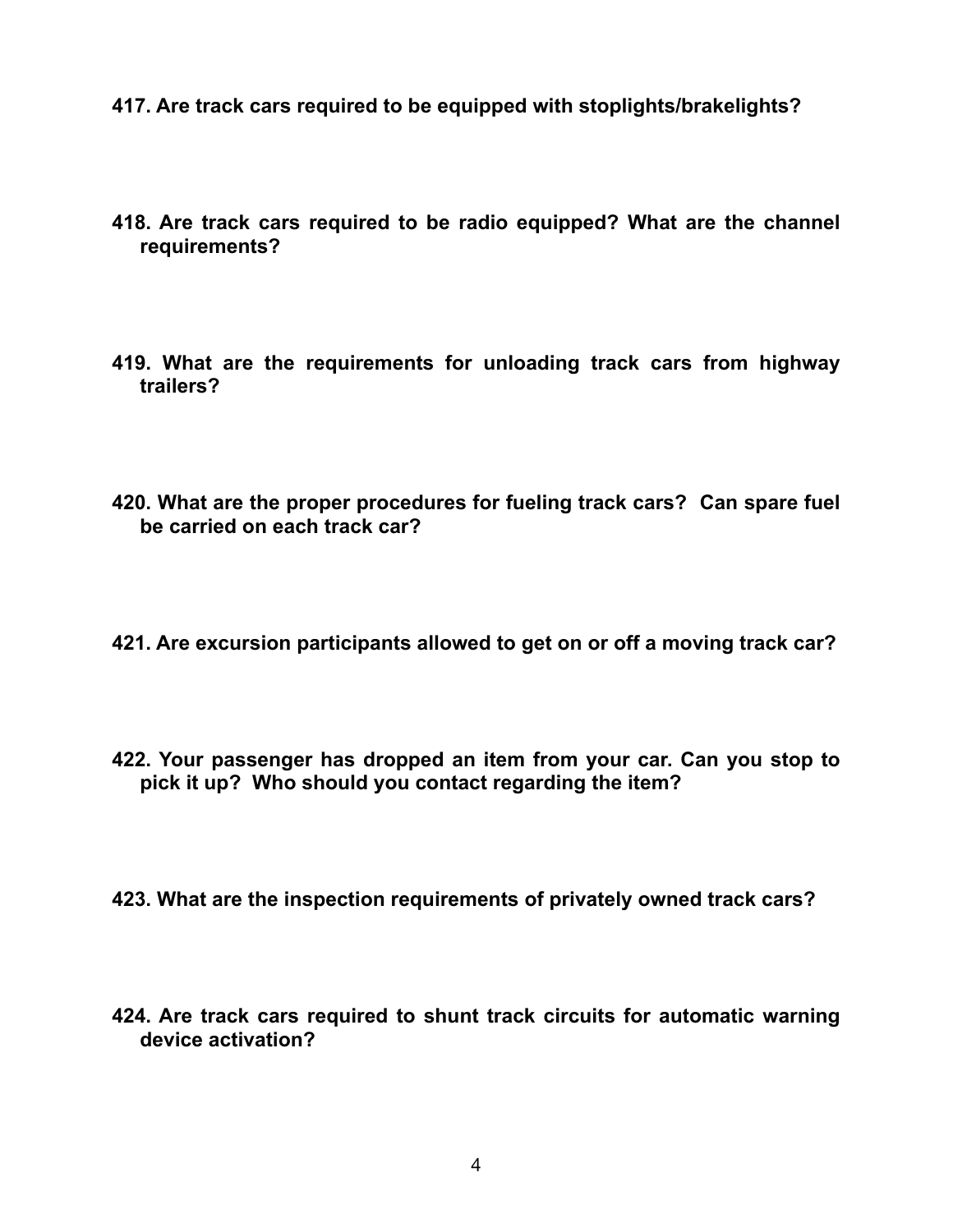- **425. If you are operating your track car and are approaching a grade crossing THAT IS equipped with automatic warning devices, and you observe the automatic warning devices FAIL TO ACTIVATE, or are INTERMITTENTLY ACTIVATED, what must you do?**
- **426. You are operating your track car and are approaching a grade crossing NOT equipped with automatic warning devices. How will you approach and proceed through a crossing?**
- **427. Are track car participants authorized to activate automatic warning devices equipped with key start/radio tone activation?**
- **428. You are near the end of the excursion, and hear on the radio that the Employee in Charge is instructing the rear pilot car to remove the shunt cable from the crossing you are near. As an excursion participant, can you remove it to assist the Employee in Charge?**
- **429. You are ready to proceed on your track car when the host railroad approaches you to copy a speed restriction for the excursion group. As an excursion participant, can you copy this restriction?**
- **430. Are track car excursion participants allowed to carry fusees or torpedoes?**
- **431. You are a passenger on a track car that is approaching a track car ahead that is slowing or stopping. What if anything must be communicated between track car operator and passenger?**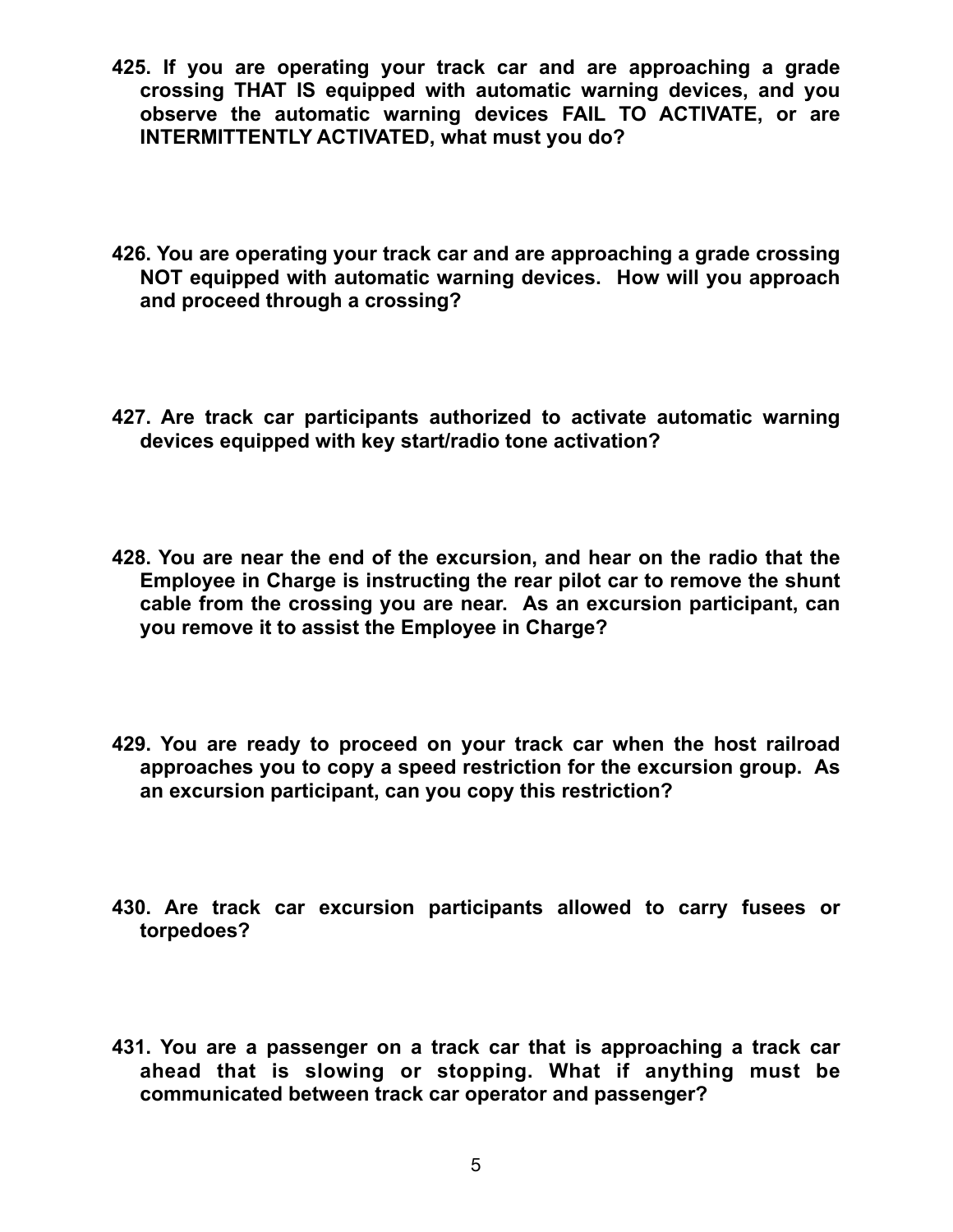- **432. The excursion group has just stopped to line a switch to allow the group to proceed off the main track and onto the siding. What must all operators be ready to do at all times unless operations are suspended?**
- **433. Your track car is first out on the service track at the railroads servicing facility. In front of your car is a blue flag/light. Can you remove the light or move your car before the flag/light is removed?**
- **434. You are proceeding out of the service track, when suddenly a red flag is waved at the excursion group. What must you immediately do?**
- **435. You are starting movement for the first time on your track car. Must you test the brakes? Who must you instruct on the operation of the brakes?**
- **436. When must the headlight on your track car be displayed?**
- **437. What is the primary means of signaling each track car of slowing or stopping? What is required when stopped on a bridge, curve, or tunnel?**
- **438. Your car stops on a curve. What must track car operator do immediately? Can radio communication be used in leu of flagging?**
- **439. You are proceeding when the car behind you disappears. The car behind you radios he is broken down and needs you to back up and tow him. Who must authorize a change in direction? What is the definition of a change of direction?**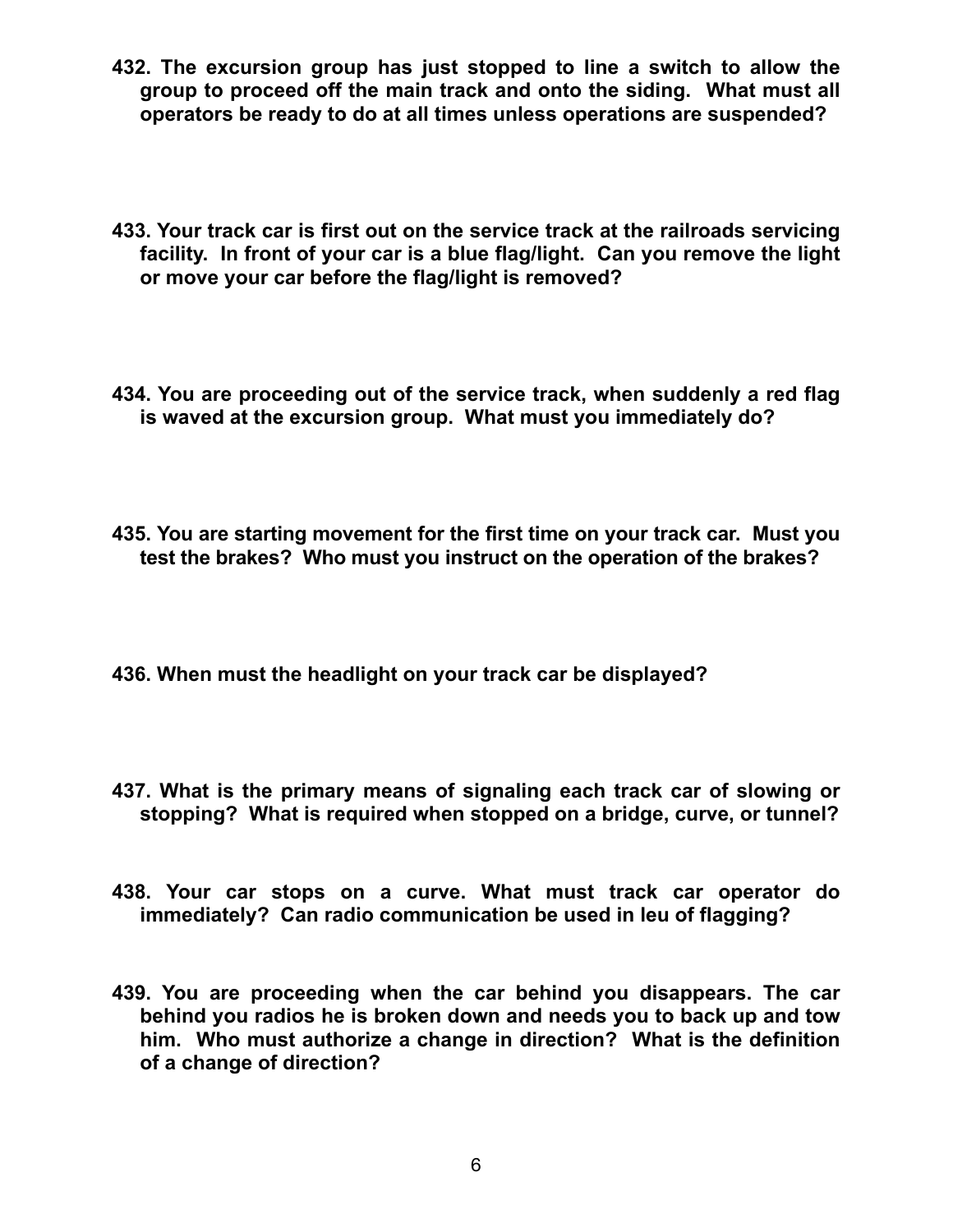- **440. Which Fairmont model cars must be operated with special care in reverse?**
- **441. How will excursion participants be informed of the maximum authorized speed of each excursion? What distance must track cars always be prepared to stop short of?**
- **442. You are in the middle of the excursion group approaching a railroad crossing at grade. At what speed must you pass over the railroad crossing at grade?**
- **443. You are proceeding into the yard at the end of the excursion. The yard has two tracks that excursion cars are being placed onto. The switch to the track you want to proceed onto is not lined for your movement. Can you line the switch and proceed?**
- **444. The excursion is about to start for the day. Your track car is at the front of the group. The Employee in Charge is running late and has not had a chance to remove the portable derail to allow the group to stage for departure. Can you remove it for the Employee in Charge?**
- **445. You are approaching a switch off the main track and into the yard. The switch has a self guarding frog. At what speed will you proceed?**

**What if equipped with a spring frog?** 

**What if equipped with a jump/lift frog?**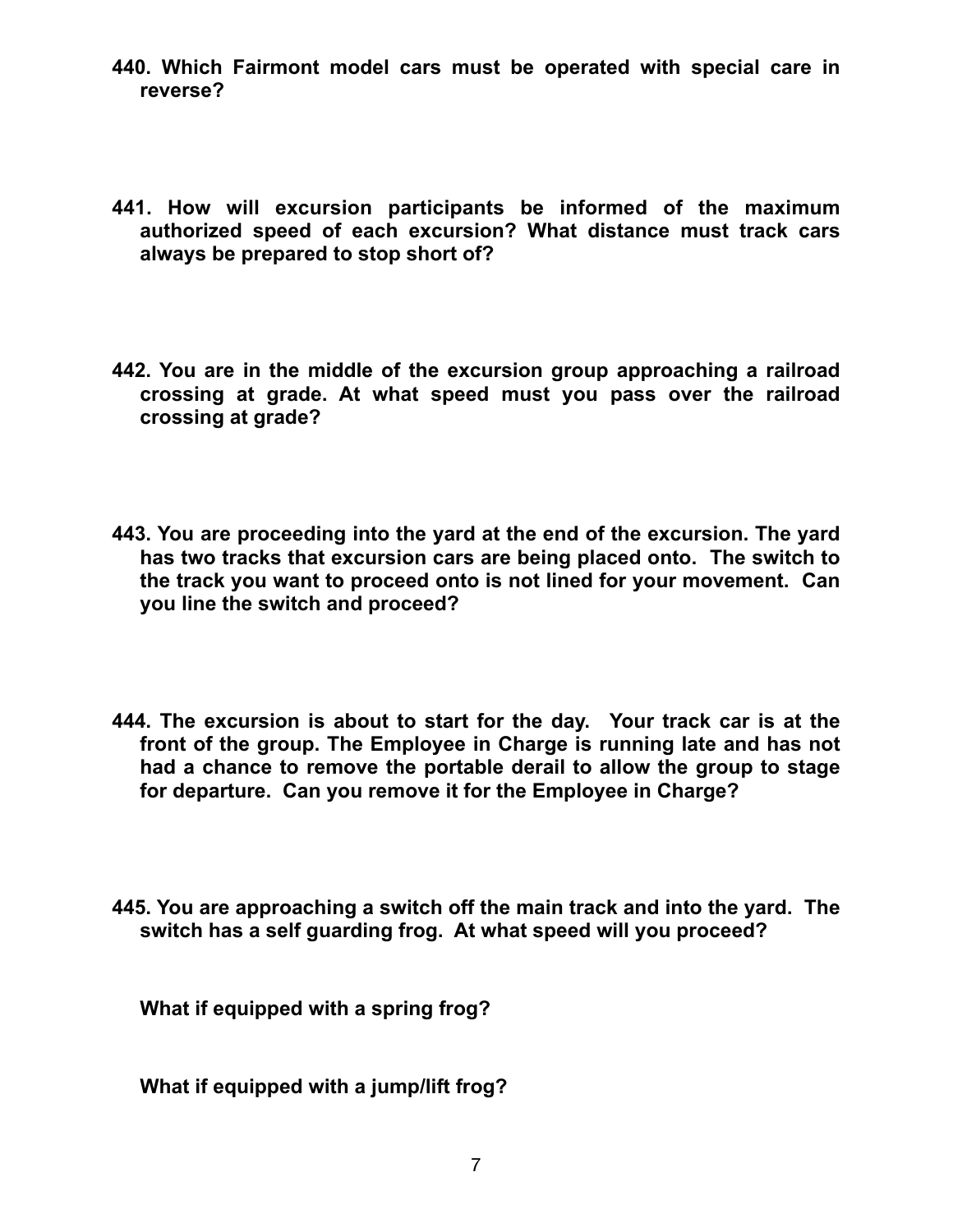- **446. Your track car is equipped with rail sweeps. When must the sweeps be down?**
- **447. The track car ahead of you has broken down and needs to be pushed to a set off point. At what speed must the track car be handled?**
- **448. The excursion group has stopped and will be taking a lunch break away from the track cars. What must be done with track cars left unattended?**

**What is the definition of unattended?**

- **449. The excursion group is stopped in a siding waiting for an approaching train. What should you do when the train approaches and how many feet away should you move?**
- **450. Is it permissible to step on the rail?**
- **451. Is it permissible to cross between uncoupled equipment that is separated by less than 50 feet?**
- **452. When must you expect movement of trains, engines, track cars, railroad cars, or other on-track equipment?**